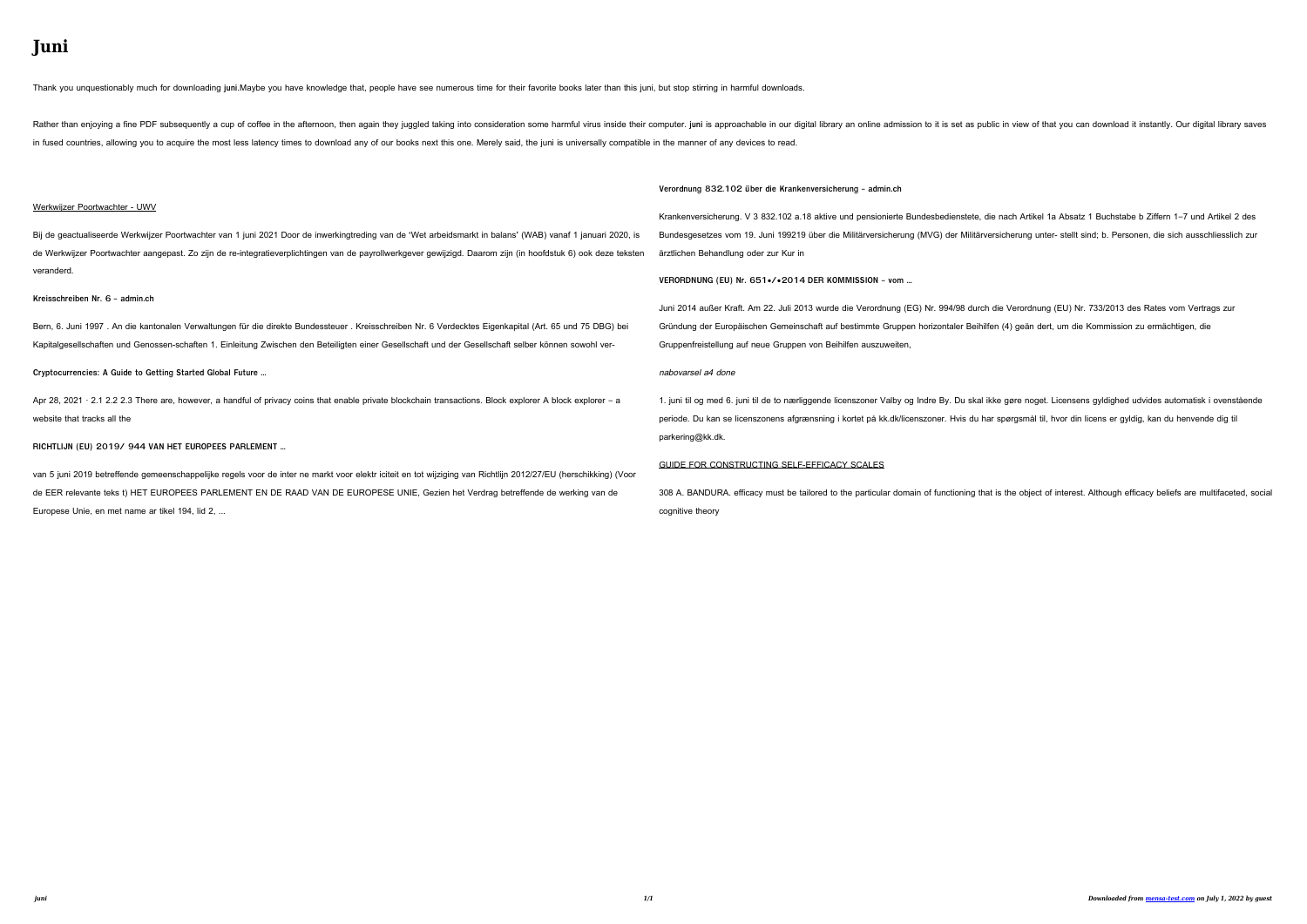**Dommerliste for DKK's udstillinger i Vejen den 17.-18.-19. juni …**

17.05.2022 1 Dommerliste for DKK's udstillinger i Vejen den 17.-18.-19. juni 2022 Fredag: International udstilling – Lørdag: Nordisk udstilling – Søndag: International udstilling FREDAG 17. juni – alle grupper INTERNATIONAL LØRDAG 18. juni – alle grupper NORDISK SØNDAG 19. juni – alle grupper INTERNATIONAL – kval. til Crufts Evt. reservedommer

*1254 Ishihara Instructions - Stanford University*

Ishihara Instructions The Series of Plates Designed as a Test for Color Deficiency SHINOBU ISHIHARA M.D., Dr.Med. Sc. Professor Emeritus of the University of Tokyo

### Intensive Hafertage - diabetesDE

Hafer Die Alleskörner, Patienten-Informationsblatt – begleitend zu einem Beratungsgespräch, Juni 2017, Seite 2 von 4 Die Intensiven Hafertage – Baukasten-Speisepläne Nachstehend schlagen wir Ihnen pro Tages-mahlzeit 3-4 Rezepturen vor, die Sie nach Belieben auswählen können. Mit 25 g Beeren verfeinern.Haferflockenmenge pro Tag: ca. 225 g.

## **Niedersächsische Verordnung zur Absonderung von mit dem …**

Juni 2022 (Nds. GVBl. S. 364) Aufgrund des § 32 Satz 1 in Verbindung mit § 28 Abs. 1 Sätze 1 und 2 und Abs. 3, § 29 und § 30 Abs. 1 Satz 2 des Infektionsschutzgesetzes vom 20. Juli 2000 (BGBl. I S. 1045), zuletzt geändert durch Artikel 2 des Gesetzes vom 10. Dezember 2021

## (BGBl.

*Verordnung (EU) Nr. 604/2013 des Europäischen Parlaments …*

und des Rates vom 26. Juni 2013 zur Festlegung von Normen für die Aufnahme von Personen, die internatio nalen Schutz beantragen (3) sollte vorbehaltlich der Ein schränkungen der Anwendung jener Richtlinie auf das Verfahren zur Bestimmung des zuständigen Mitgliedstaats nach Maßgabe dieser Verordnung Anwendung finden.

*Cryptocurrencies: A Guide to Getting Started Global Future …*

Apr 28, 2021  $\cdot$  2.1 2.2 2.3 There are, however, a handful of privacy coins that enable private blockchain transactions. Block explorer A block explorer – a website that tracks all the

## **Beamforming and TM's in LTE - Rohde & Schwarz**

MIMO and Beamforming Technologies Beamforming basics 1MA186\_2e Rohde & Schwarz LTE Beamforming 4 Simply stated, the receiver receives the signal y that results when the input signal vector x is multiplied by the transmission matrix H.  $y = H * x$  Transmission matrix H contains the channel impulse responses h nm, which reference

*8. Ad-hoc-Stellungnahme 21. Juni 2021 Kinder und …*

Juni 2021 Kinder und Jugendliche in der Coronavirus-Pandemie: psychosoziale und edukative Herausforderungen und Chancen Zusammenfassung Die Coronavirus-Pandemie